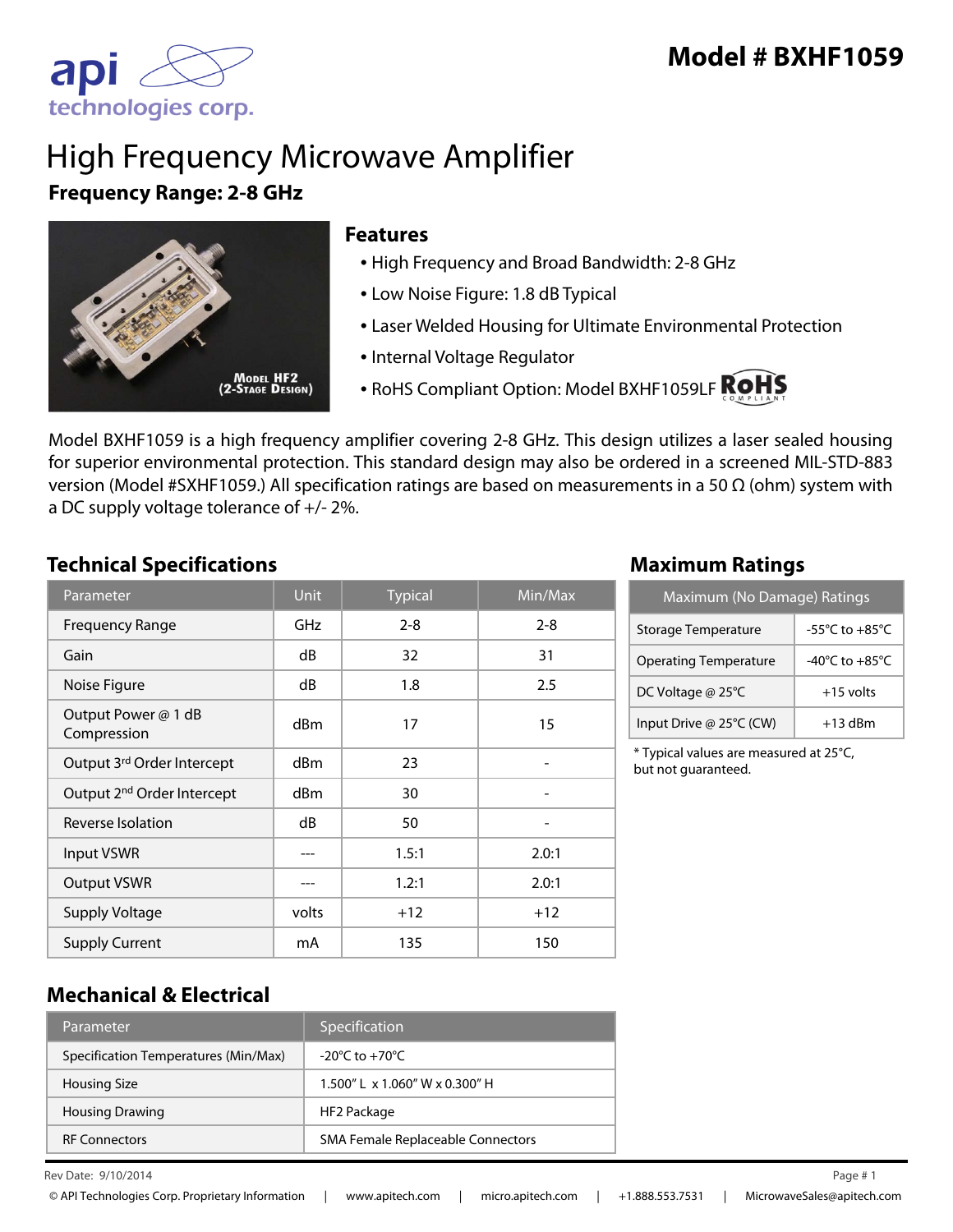## **Typical Performance Graphs**

**Gain (dB)**